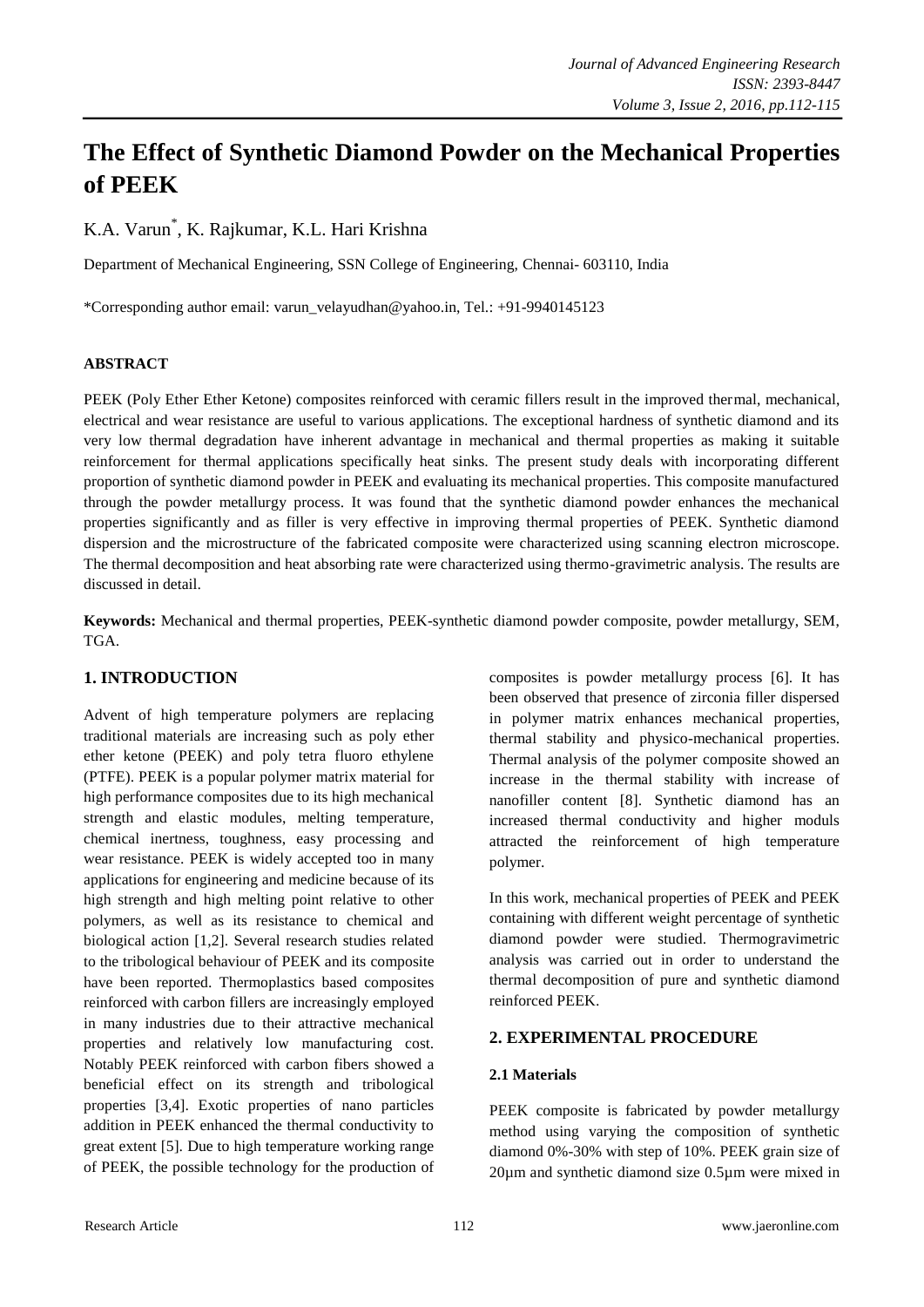ball milling for 3 hours at room temperature under dry condition. The temperature ramp of 10°C was maintained during sintering process. The composites were sintered at 325°C and soaked for two hours. The specimen was fabricated in the form of cylindrical pellets of dimension; diameter 10mm and height 10mm as shown in Fig.1.



*Fig. 1 Typical fabricated specimen*

# **2.2 Micro-structural analysis**

The microstructure of PEEK- synthetic diamond composites were analysed by Zeiss scanning electron microscope (SEM). An accelerating voltage of 15 kV was used for the image observation. Prior to SEM examination, the specimen was cleaned with alcohol. Gold sputtering over the specimen was done using Balzers SCD 050 sputter coater to make as a conductive sample surface. XRD of synthetic diamond powder also carried out to confirm the diamond structure.

# **3. RESULTS AND DISCUSSION**

Typical SEM image of the fabricated composite is shown in Fig. 2. From the SEM image, synthetic diamond was fairly dispersed and also rarely observed agglomeration of synthetic diamond in PEEK matrix.



*Fig. 2 SEM image of the fabricated sample*

XRD profile of synthetic diamond is shown in Fig. 3. Peak seen in figure of 2θ value at 43 degree and 75 degree shows the presence of carbon. From the reference JCPDS code 96-900-8565, the compound name was found to be diamond. The crystal structure was found to be cubic crystal with the space group number of 227.



*Fig. 3 XRD of synthetic diamond powder*

# **3.1 Density**

Fig. 4 shows the effect of synthetic diamond on density of PEEK. Density of the PEEK composite increased with the addition of synthetic diamond powder due to higher density of diamond. Density has been calculated using archimedes principle.



*Fig. 4 Effect of synthetic diamond on density in PEEK*

Fig. 4 shows the effect of synthetic diamond on density of PEEK. Density of the PEEK composite increased with the addition of synthetic diamond powder due to higher density of diamond. Density has been calculated using archimedes principle.

# **3.2 Mechanical testing**

The hardness of the composite was tested as per ASTM D 785 standard using Rockwell hardness; m scale.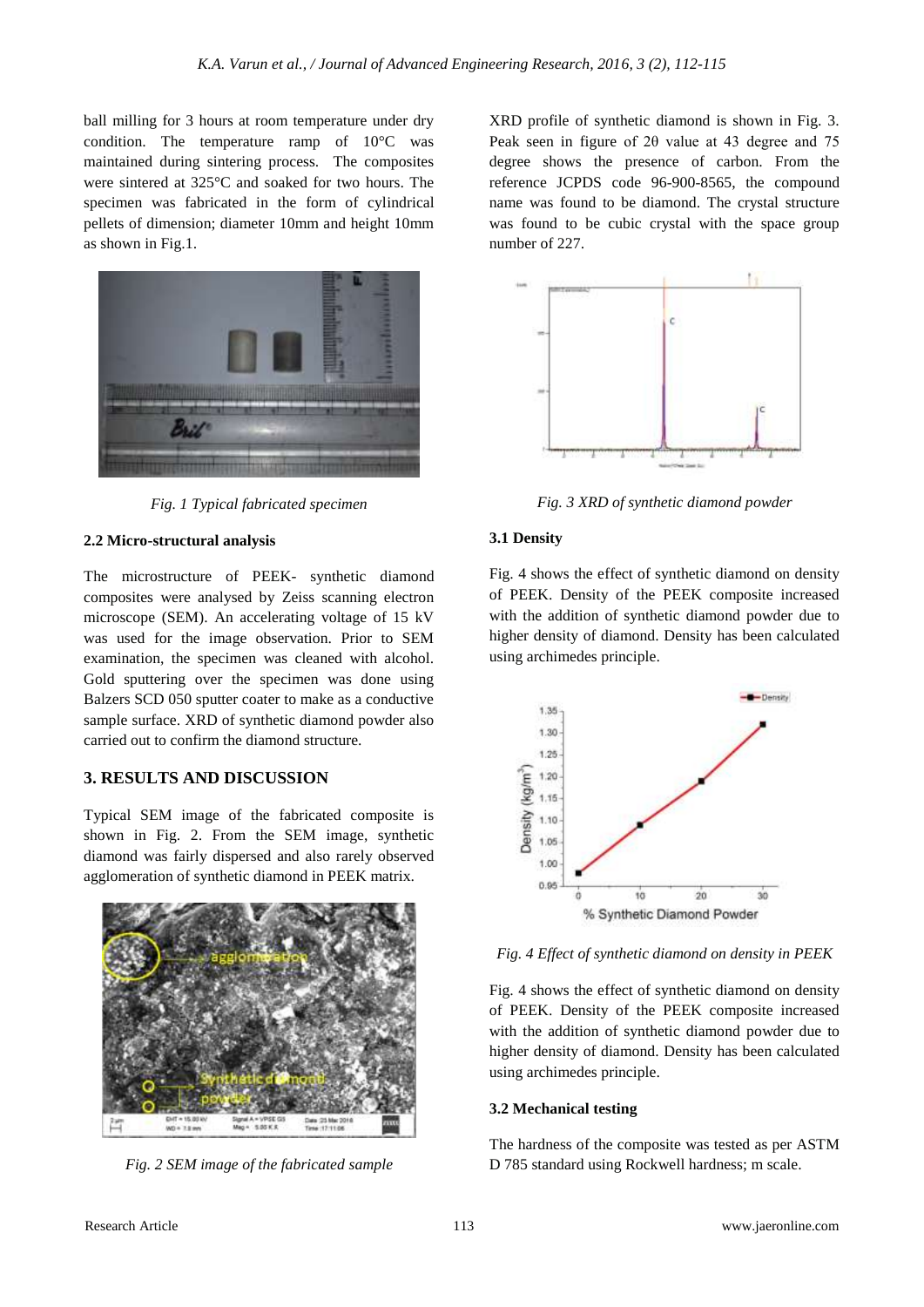

*Fig. 5 Effect of synthetic diamond in hardness of PEEK*

Fig. 5 shows the hardness of PEEK and synthetic diamond powder reinforced PEEK composites. It is clearly seen that the addition of reinforcement (synthetic diamond) clearly improves the hardness of PEEK due to high strength of diamond powder. In spite of low order of agglomeration of diamond particles beyond 10% the PEEK composites hardness observed to be slightly increased. This is because of the termination and pinning mechanism [6].

#### **3.3 Thermal analysis**

Fig. 6 shows the typical TG weight loss curves for PEEK-synthetic diamond composite. TGA was analysed using Perkin Elmer made. A ramp of 10˚C/ min was maintained during the heating. Nitrogen was used as purge gas and maintained at flow rate of 20ml/ min. The experiment was operated in room temperature. In general, introduction of the filler in polymer increases the thermal stability.



*Fig. 6 TGA curves of the fabricated composite*

As seen from the Fig. 6 the incorporation of synthetic diamond powder in the PEEK polymer matrix increased thermal stability. It is evident that the weight loss temperature of reinforced composites is about higher than that of pure PEEK [6]. The fabricated composite exhibits higher thermal stability as result of higher thermal conductivity of diamond powder and high order of densification of sintered PEEK composite.

#### **4. CONCLUSIONS**

The mechanical and thermal properties of PEEK with different composition of synthetic diamond powder have been studied in this paper. PEEK- synthetic diamond composite was fabricated successfully. The synthetic diamond was fairly dispersed and also rarely observed agglomeration of synthetic diamond in PEEK matrix. Density of the PEEK composite increased with the addition of synthetic diamond powder due to higher density of diamond. The hardness of the PEEK reinforced with synthetic diamond composite was higher than those of pure PEEK. The weight loss temperatures of synthetic diamond powder reinforced composites were higher than that of pure PEEK; the incorporation of synthetic diamond into the PEEK polymer matrix increased the thermal stability.

# **REFERENECS**

- [1] Parina Patel, T. Richard Hull, E. Richard, I. Stanislav, N. Richard, Sean Crowley and S. Natallia, Investigation of the thermal decomposition and flammability of PEEK and its carbon and glass-fiber composites, *Journal of Polymer Degradation and Stability, 96(1), 2011, 12-22.*
- [2] G. Y. Xie, G.X. Sui and R. Yang, Effects of potassium titanate whiskers and carbon fibers on the wear behavior of polyetheretherketone composite under water lubricated condition, *Journal of Composites Science and Technology, 71(2), 2011, 828-835.*
- [3] A. Avci, H. Arikan and A. Akdemir, Fracture behavior of glass fiber reinforced polymer composite, *Journal of Cem Concr Res, 34(1), 2004, 429-434*.
- [4] T.C Ovaert and H.S. Cheng, Counter-face topographical effects on the wear of PEEK and a PEEK- carbon fiber composite, *Wear, 150(2), 19991, 150-157.*
- [5] L.G. Shang, Characterisation of interphase nanoscale property variations in glass fibre reinforced polypropylene and epoxy resin composites, *Composites, 33(4), 2002, 559-76.*
- [6] E.Z. Li, E.L. Guo, H.D. Wang, B.S. Xu and X.T. Liu, Research on Tribological Behavior of PEEK